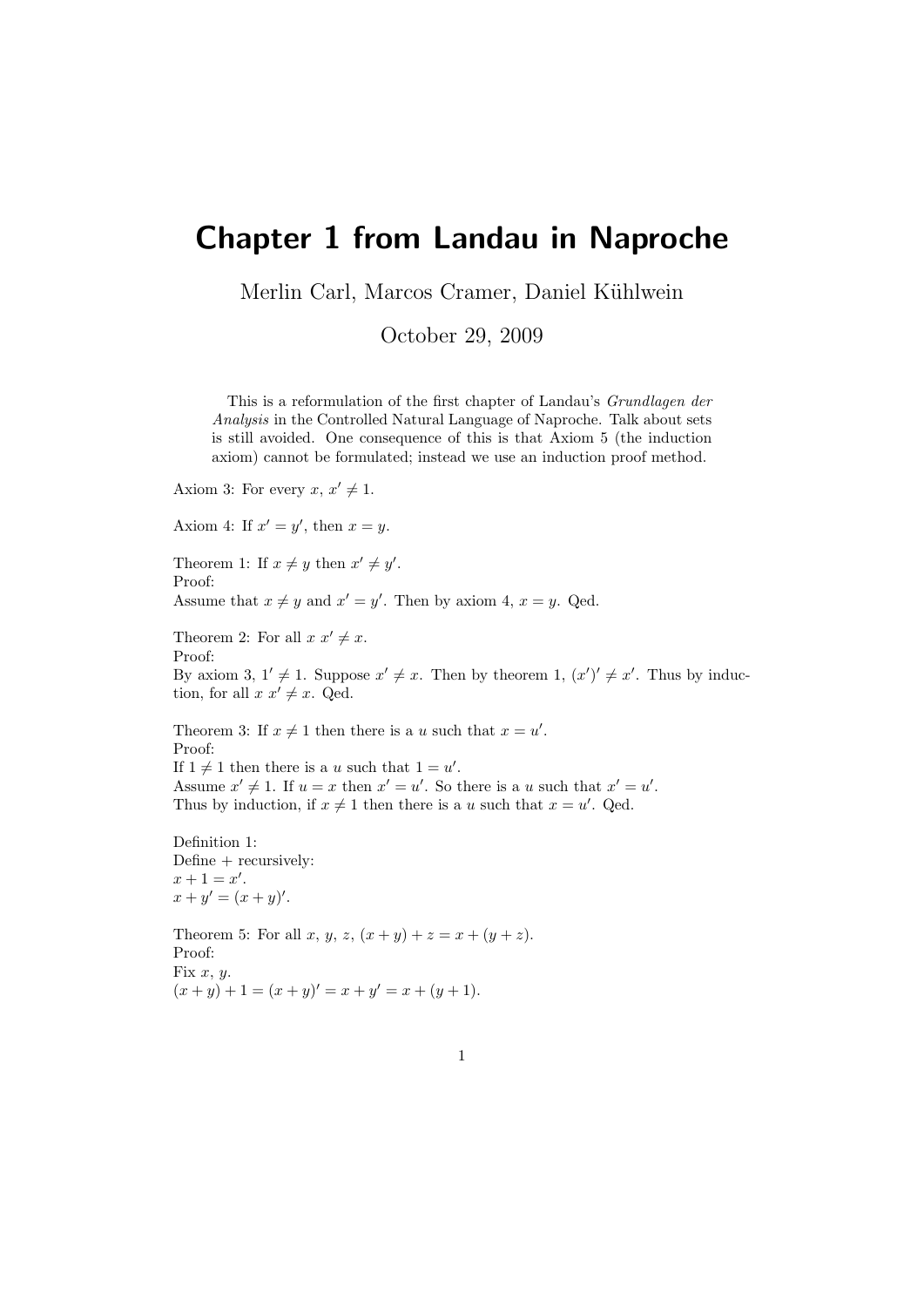Assume that  $(x+y)+z = x+(y+z)$ . Then  $(x+y)+z' = ((x+y)+z)' = (x+(y+z))'$  $x + (y + z)' = x + (y + z')$ . So  $(x + y) + z' = x + (y + z')$ . Thus by induction, for all  $z$ ,  $(x + y) + z = x + (y + z)$ . Qed. Lemma 4a: For all  $y, 1 + y = y'$ . Proof: By definition 1,  $1 + 1 = 1'$ . Suppose  $1 + y = y'$ . Then by definition  $1, 1 + y' = (1 + y)'$ . So  $1 + y' = (y')'$ . Thus by induction, for all  $y \, 1 + y = y'$ . Qed. Lemma 4b: For all  $x,y, x'+y = (x+y)'$ . Proof: Fix x. Then  $x' + 1 = (x')' = (x + 1)'$  by definition 1. Suppose  $x'+y = (x+y)'$ . Then by definition  $1 x'+y' = (x'+y)' = ((x+y)')' = (x'+y)'$ . Thus by induction, for all  $y x' + y = (x + y)'$ . Qed. Theorem 6: For all  $y, x, x + y = y + x$ . Proof: Fix y. Then  $y + 1 = y'$ . By lemma 4a,  $1 + y = y'$ . So  $1 + y = y + 1$ . Assume that  $x + y = y + x$ . Then  $(x + y)' = (y + x)' = y + x'$ . By lemma 4b,  $x' + y = (x + y)'$ , i.e.  $x' + y = y + x'$ . Thus by induction, for all  $x x + y = y + x$ . Qed. Theorem 7: For all  $x, y, y \neq x + y$ . Proof: Fix x. Then  $1 \neq x'$ , i.e.  $1 \neq x + 1$ . If  $y \neq x + y$ , then  $y' \neq (x + y)'$ , i.e.  $y' \neq x + y'$ . So by induction, for all  $y \, y \neq x + y$ . Qed. Theorem 8: If  $y \neq z$ , then for all  $x x + y \neq x + z$ . Proof: Assume  $y \neq z$ . Then  $y' \neq z'$ , i.e.  $1 + y \neq 1 + z$ . If  $x + y \neq x + z$ , then  $(x + y)' \neq (x + z)'$ , i.e.  $x' + y \neq x' + z$ . So by induction, for all  $x x + y \neq x + z$ . Qed.

Theorem 9: Fix  $x, y$ . Then precisely one of the following cases holds: Case 1:  $x = y$ .

Case 2: There is a u such that  $x = y + u$ .

Case 3: There is a v such that  $y = x + v$ .

Proof: Fix  $x, y$ . By theorem 7, case 1 and case 2 are inconsistent and case 1 and case 3 are inconsistent. Suppose case 2 and case 3 hold. Then  $x = y + u = (x + v) + u =$  $x + (v + u) = (v + u) + x.$ 

Contradiction by theorem 7. Thus case 2 and case 3 are inconsistent. Thus for all  $x$ , y, at most one of case 1, case 2 and case 3 holds.

Now fix x. Define  $M(y)$  iff case 1 or case 2 or case 3 holds.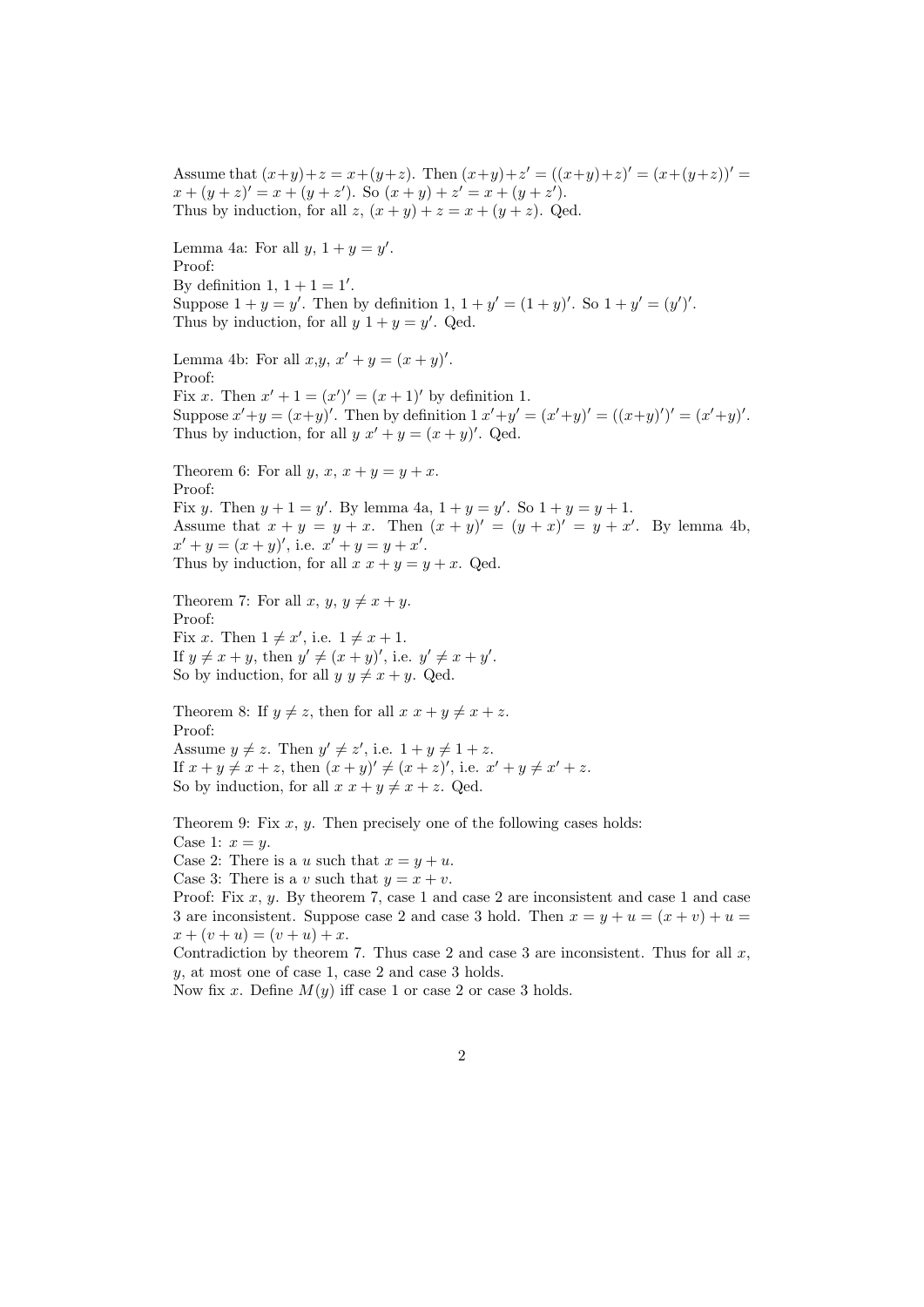Suppose  $y = 1$ . By theorem 3,  $x = 1 = y$  or  $x = u' = 1 + u = y + u$ . Thus  $M(1)$ . Suppose  $M(y)$ . Then there are three cases: Case 1:  $x = y$ . Then  $y' = y + 1 = x + 1$ . So  $M(y')$ . Case 2:  $x = y + u$ . If  $u = 1$ , then  $x = y + 1 = y'$ , i.e.  $M(y')$ . By theorem 3, if  $u \neq 1$ , then  $u = w' = 1+w$ , i.e.  $x = y+(1+w) = (y+1)+w = y'+w$ , i.e.  $M(y')$ . Case 3:  $y = x + v$ . Then  $y' = (x + v)' = x + v'$ , i.e.  $M(y')$ . So in all cases  $M(y')$ . Thus case 1 or case 2 or case 3 holds. Qed.

Definition 2: Define  $x > y$  iff there is a u such that  $x = y + u$ .

Definition 3: Define  $x < y$  iff there is a v such that  $y = x + v$ .

Theorem 10: Let  $x, y$  be given. Then precisely one of the following cases holds:  $x = y$ .  $x > y$ .  $x < y$ . Proof: By theorem 9, definition 2 and definition 3. Qed.

Theorem 11:  $x > y$  implies  $y < x$ . Proof: For all  $x,y$ , we have  $x > y$  iff there is a u such that  $x = y + u$ . Furthermore, we have  $y < x$  iff there is a u such that  $x = y + u$ . So for all  $x, y, x > y$  implies  $y < x$ . Qed.

Theorem 12:  $x < y$  implies  $y > x$ . Proof: We have  $x < y$  iff there is a v such that  $y = x + v$ . Furthermore, we have  $y > x$ iff there is a v such that  $y = x + v$ . So  $x < y$  implies  $y > x$ . Qed.

Definition 4: Define  $x \geq y$  iff  $x > y$  or  $x = y$ .

Definition 5: Define  $x \leq y$  iff  $x < y$  or  $x = y$ .

Theorem 13:  $x \geq y$  implies  $y \leq x$ . Proof: By theorem 11. Qed.

Theorem 14:  $x \leq y$  implies  $y \geq x$ . Proof: By theorem 12. Qed.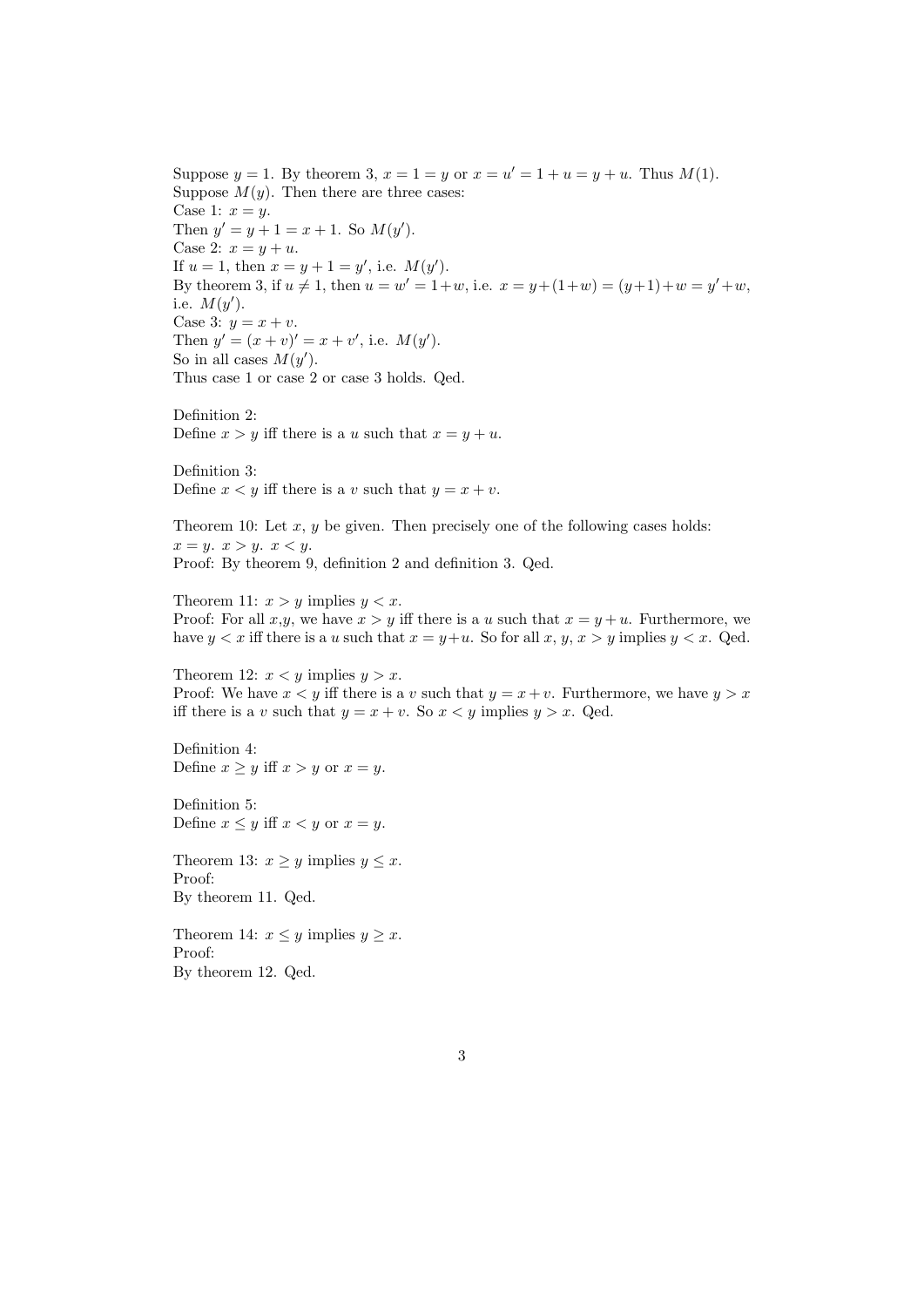Theorem 15: If  $x < y$  and  $y < z$  then  $x < z$ . Proof: Assume  $x < y$  and  $y < z$ . Then there is a v such that  $y = x + v$ . Furthermore, there is a u such that  $z = y + u$ . Then  $z = (x + v) + u = x + (v + u)$ . So there is a w such that  $z = x + w$ . So  $x < z$ . Qed. Theorem 16: Let x, y, z be given. If  $x \leq y$  and  $y \leq z$  or  $x \leq y$  and  $y \leq z$  then  $x \leq z$ . Proof: By theorem 15. Qed. Theorem 17: If  $x \leq y$  and  $y \leq z$  then  $x \leq z$ . Proof: By theorem 16. Qed. Theorem 18: For all  $x,y, x+y > x$ . Proof: For all  $x,y$  we have  $x + y = x + y$ . Qed. Theorem 19: Let x, y, z be given. Then  $x > y$  implies  $x + z > y + z$ ,  $x = y$  implies  $x + z = y + z$  and  $x < y$  implies  $x + z < y + z$ . Proof: Let  $z$  be given. If  $x > y$ , then  $x = y + u$ , so  $x + z = (y + u) + z = (u + y) + z = u + (y + z) = (y + z) + u$ , i.e.  $x + z > y + z$ . If  $x = y$  then clearly  $x + z = y + z$ . If  $x < y$ , then  $y > x$ , i.e.  $y + z > x + z$ , i.e.  $x + z < y + z$ . Qed. Theorem 20: Let x, y, z be given. Then  $x + z > y + z$  implies  $x > y$ ,  $x + z = y + z$ implies  $x = y$  and  $x + z < y + z$  implies  $x < y$ . Proof: By theorem 19. Qed. Theorem 21: If  $x > y$  and  $z > u$  then  $x + z > y + u$ . Proof: Assume  $x > y$  and  $z > u$ . Then by theorem 19  $x + z > y + z$ . Then  $y + z = z + y >$  $u + y = y + u$ . So  $x + z > y + u$ . Qed. Theorem 22: Let x, y, z, u be given. If  $x \geq y$  and  $z > u$  or  $x > y$  and  $z \geq u$  then  $x + z > y + u.$ Proof: By theorem 19 and theorem 22. Qed. Theorem 23: If  $x \geq y$  and  $z \geq u$  then  $x + z \geq y + u$ . Proof: Trivial. Qed. Theorem 24: For all x, we have  $x \geq 1$ .

4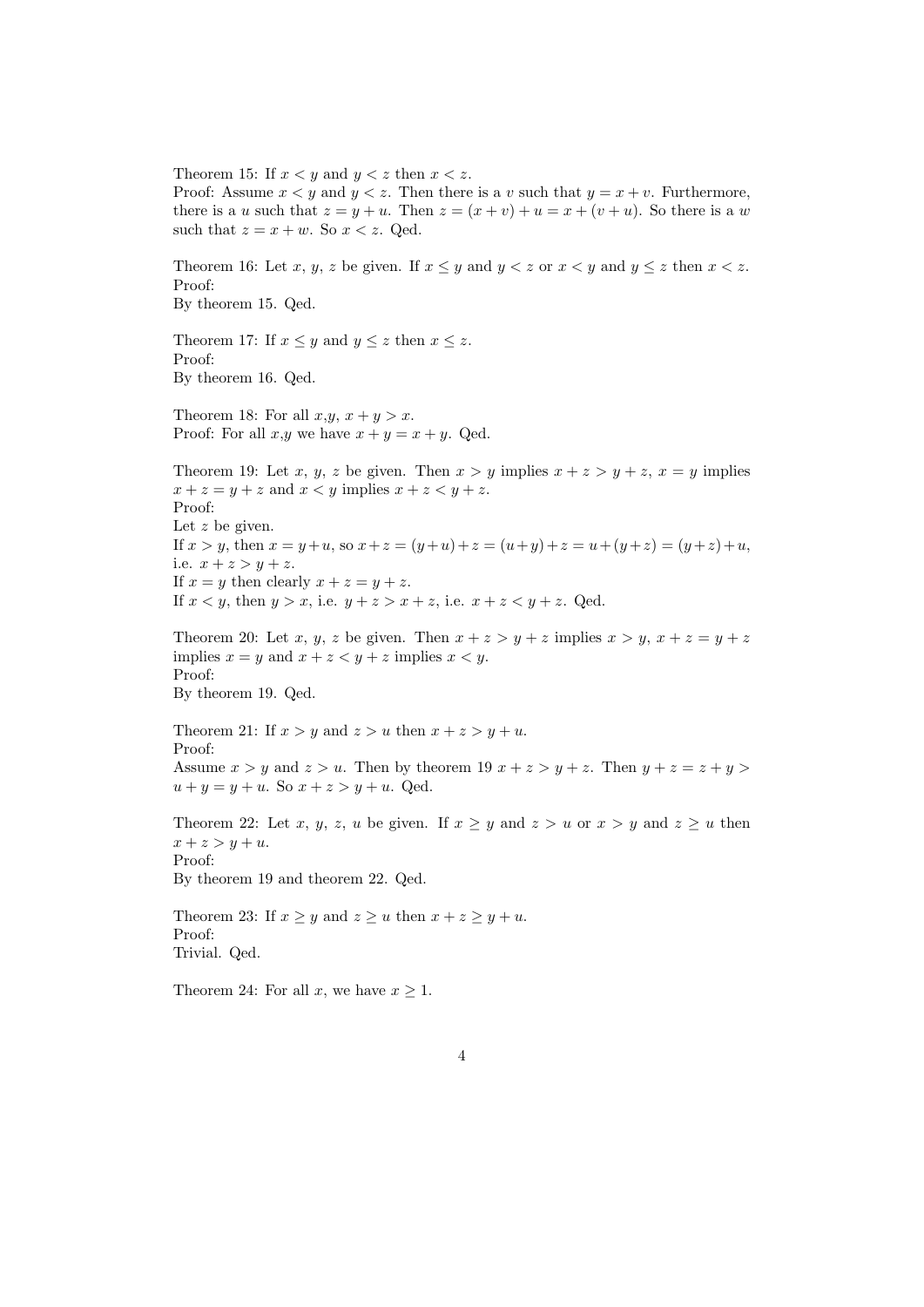Proof: Fix x. Then  $x = 1$  or  $x = u' = u + 1 > 1$ . Qed.

Theorem 25:  $y > x$  implies  $y \ge x + 1$ . Proof: Assume  $y > x$ . Then  $y = x + u$ .  $u > 1$ , i.e.  $y > x + 1$ . Oed.

Theorem 26:  $y < x + 1$  implies  $y \leq x$ . Proof: Assume for a contradiction that  $y < x + 1$  and  $\neg y \leq x$ . Then  $y > x$ . So by theorem 25  $y \geq x + 1$ . Contradiction. Qed.

Definition 6: Define ∗ recursively:  $x * 1 = x$ .  $x * y' = (x * y) + x.$ 

Lemma 28a: For all  $y, 1 * y = y$ . Proof: By definition 6,  $1 * 1 = 1$ . Suppose  $1 * y = y$ . Then by definition 6,  $1 * y' = (1 * y) + 1 = y + 1 = y'$ . Thus by induction, for all  $y \, 1 * y = y$ . Qed.

Lemma 28b: For all  $x, y, x' * y = (x * y) + y$ . Proof: Fix x. Then  $x' * 1 = x' = (x * 1)' = (x * 1) + 1$  by definition 6. Suppose  $x' * y = (x * y) + y$ . Then by definition 6  $x' * y' = (x' * y) + x' = ((x * y) + y) + x' =$  $(x*y)+(y+x') = (x*y)+(x'+y) = (x*y)+(x+y)' = (x*y)+(x+y') = ((x*y)+x)+y' = (x*y)+(x+y')$  $(x * y') + y'.$ Thus by induction, for all  $y x' * y = (x * y) + y$ . Qed.

Theorem 29: For all x, y,  $x * y = y * x$ . Proof: Fix y. Now  $y * 1 = y$ . By lemma 28a,  $1 * y = y$ , so  $y * 1 = 1 * y$ . Now suppose  $x * y = y * x$ . Then  $(x * y) + y = (y * x) + y = y * x'$ . By lemma 28b,  $x' * y = (x * y) + y$ , so  $x' * y = y * x'$ . Thus by induction, for all  $x x * y = y * x$ . Qed.

Theorem 30: For all x, y, z,  $x * (y + z) = (x * y) + (x * z)$ . Proof: Fix x, y.  $x * (y + 1) = x * y' = (x * y) + x = (x * y) + (x * 1)$ . Now suppose  $x * (y + z) = (x * y) + (x * z)$ . Then  $x * (y + z') = x * ((y + z)') =$  $(x * (y + z)) + x = ((x * y) + (x * z)) + x = (x * y) + ((x * z) + x) = (x * y) + (x * z')$ . Thus by induction, for all  $z x * (y + z) = (x * y) + (x * z)$ . Qed.